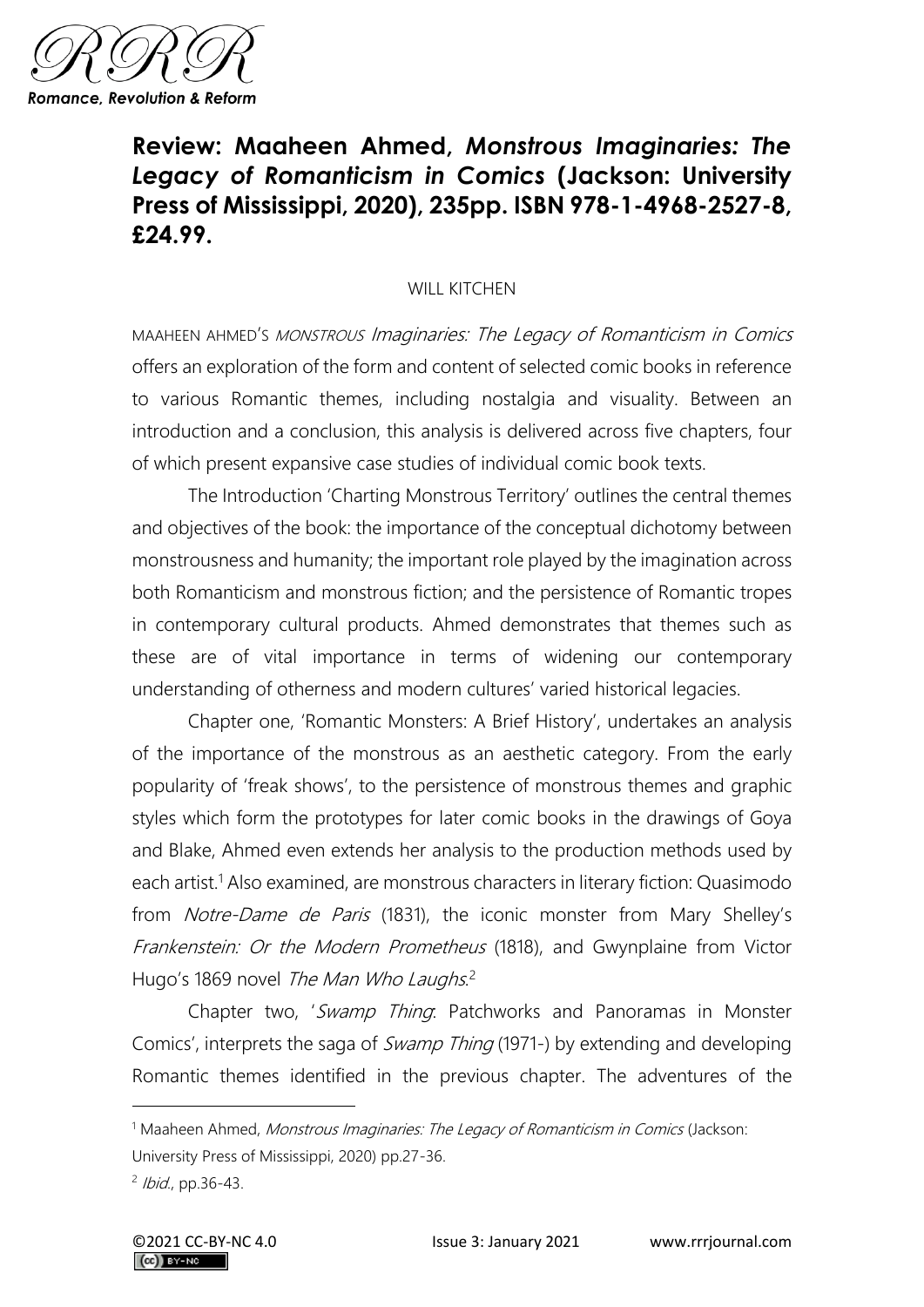

antiheroic protagonist are read in reference to such concepts, including Burkean aesthetics of sublimity, narratives of resurrection, passion, dreaming, and the Romantic attempt to explore 'the limits of [...] consciousness'.<sup>3</sup>

Chapter three 'Monstre: Monstrous Fluidity' centres around an analysis of the Baudelairien conception of 'ennui' in Enki Bilal's tetralogy: Le Sommeil du monstre (1993), 32 Décembre (2003), Rendez-vous à Paris (2006), and Quatre? (2007). Concepts of amorphousness, fluctuation and fluidity are addressed, exploring the idea of beauty in the horrible, the unstable and the incomprehensible.<sup>4</sup>

Chapter four 'Hellboy: Nostalgia and the Doomed Quest' draws on Svetlana Boym's concept of 'reflexive nostalgia' – an attitude towards remembering the past which calls into question the truthfulness of historical representation through creative remediation.<sup>5</sup> The concept of Romantic liminality frames discussions of supernaturalism, Christian symbolism, folklore, and a reading of Nazism as a cultural referent for monstrosity.

Chapter five '*The Crow*: Secularity and Emotionality' brings the book to a close by analysing the emotional effect of fragments, visuality and the trickster figure. It brings into focus the monstrosity of the legitimate worlds that persecute comic book outsiders and, through the power such worlds wield to define and defend notions of normality, render the struggling protagonists of these comic book stories 'monstrous' in the first place.<sup>6</sup>

Ahmed's analysis of the relationship between Romanticism and comics is certainly not built upon an anachronistic hypothesis. Despite the fact that many decades separate the 'Romantic' period of European art from the supposedly 'Postmodern' era of comic books and graphic novels, Ahmed demonstrates that these two fields overlap concerning a variety of important thematic and aesthetic concerns including ambiguity, otherness, visuality and nostalgia. Ahmed's task consists of tracing where the very real and pertinent legacy of Romanticism is to be found in selected comic books. By so doing she seeks to fill another part of that

<sup>&</sup>lt;sup>3</sup> Ibid., p.57.

<sup>4</sup> Ibid., pp.88-89.

<sup>&</sup>lt;sup>5</sup> Ibid., p.113.

<sup>&</sup>lt;sup>6</sup> Ibid., p.164.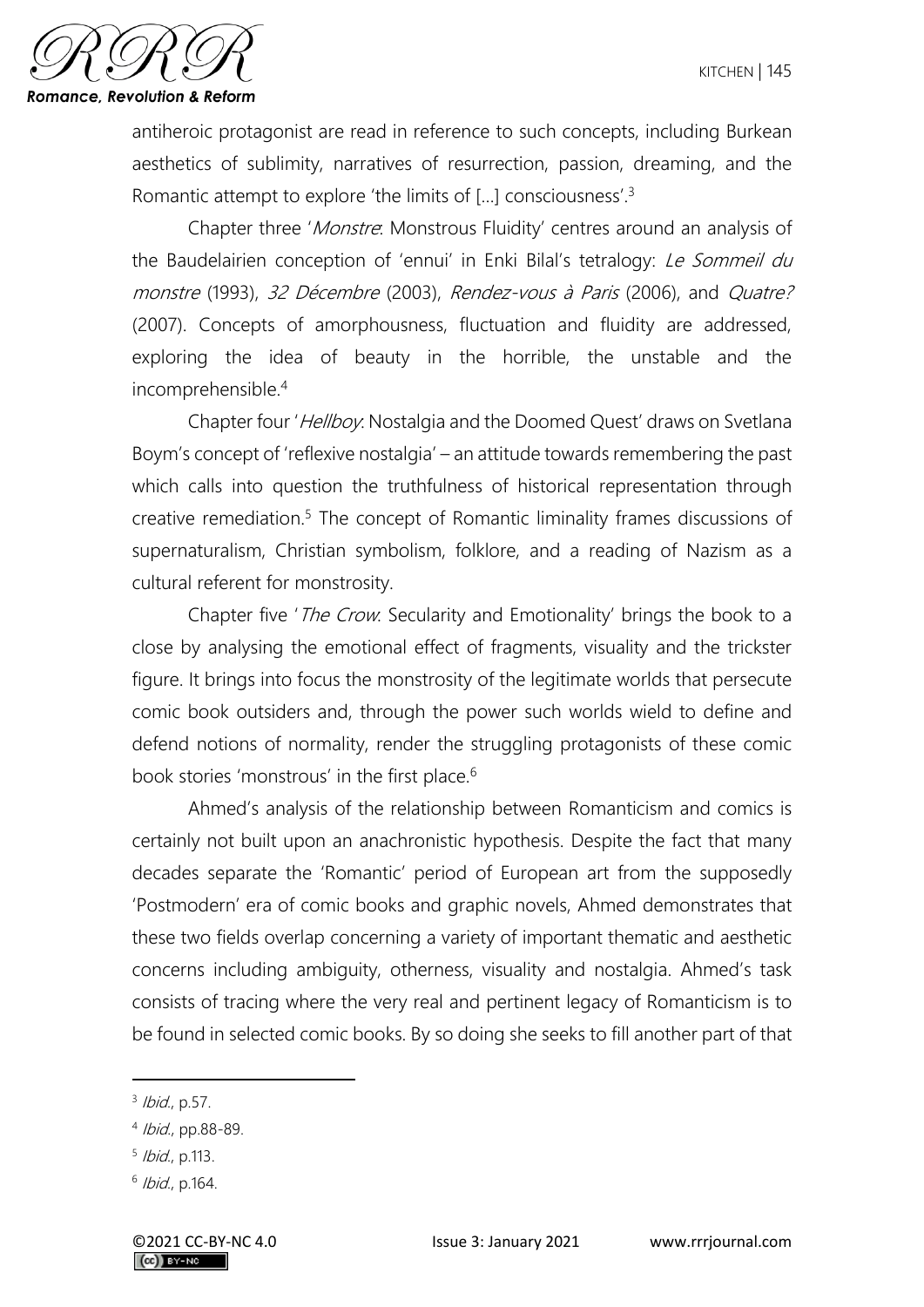

often-overlooked gap in contemporary scholarship concerning the relationship between Romanticism and popular culture: '[t]o my knowledge', Ahmed states, 'the relationship between comics, especially comics monsters, and romanticism has rarely been explored in detail'.<sup>7</sup>

The comics and graphic novels explored by Ahmed in *Monstrous* Imaginaries are all products that have circulated since the mid-twentieth century  $-$  a moment when the market became increasingly heterogeneous.<sup>8</sup> However, the persistence of tropes such as rebelliousness, violence, outsiders, nostalgia, solitude, a blurring of boundaries between past and present, good and bad, and a formal playfulness in representational methods, attest to the broader 'influence' of Romanticism on the art and stories to be found in comic books and graphic novels. In this respect, the monsters 'remediate' the 'romantic imaginary' by working-through various socio-historical trends and interests shared between different cultural epochs.<sup>9</sup>

In terms of monstrousness, or 'the monster' type as a category for aesthetic and cultural analysis, Ahmed draws upon existing research by figures such as Jeffrey Jerome Cohen and Fred Botting.<sup>10</sup> As might be expected for a book focusing on comics and graphic novels, the theoretical background for the concept of Romanticism Ahmed employs is drawn mostly from mid-twentiethcentury scholarship of the literary and visual arts, as opposed to contemporaneous sources. The commonly cited bulwarks of English Romantic literary scholarship are acknowledged: Northrop Frye, M. H. Abrams and Isiah Berlin.<sup>11</sup> There is even fleeting engagement with the work of Morse Peckham (a still woefully underappreciated scholar whose idiosyncratic interpretation of Romanticism is yet to be fully explored for all its implications).<sup>12</sup>

Ahmed argues that the relevance of Romanticism to the study of comics can centrally be understood in reference to the idea of boundarylessness. She

<sup>&</sup>lt;sup>7</sup> Ibid., p.4.

<sup>&</sup>lt;sup>8</sup> Ibid., p.16.

<sup>&</sup>lt;sup>9</sup> Ibid., pp.9-10.

<sup>10</sup> *Ibid.*, pp.5-7.

<sup>&</sup>lt;sup>11</sup> *Ibid.*, p.19.

 $12$  *Ibid.*, p.46.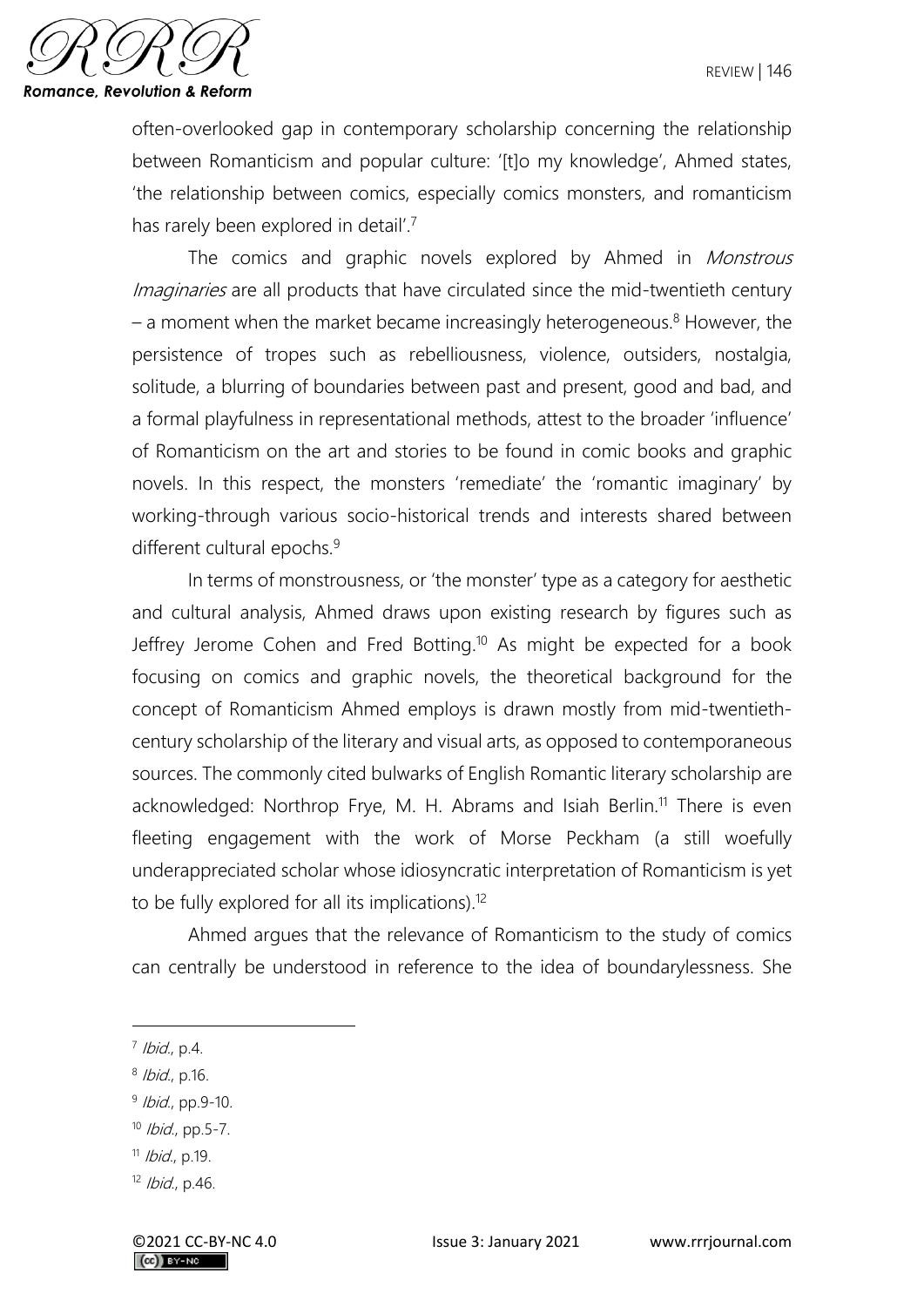

draws upon a standard discursive hypothesis which claims that Romanticism as a concept entails a philosophical exploration of the tensions that arise between competing categorical judgements: '[a]mbiguity, a staple of art, takes centre stage in many key works of romanticism through its destabilisation of established polarities, above all the binary of good and bad.' <sup>13</sup> This important (and, in this context, highly relevant) idea is, of course, self-referential. Ahmed is sure enough of her subject to not attempt any totalising definition of Romanticism, but rather opts for a pragmatic appropriation of pertinent terms and ideas. The comic books selected for analysis in the central chapters are replete with textual and extratextual notions of moral ambiguity, formal ambiguity in multimedia practices, the breaking of boundaries between human and otherness, positive and negative cultural value, and a host of other ideas which have a bearing upon Romanticism, including solitude, nostalgia, otherness and rebelliousness.

The impressive thing about this selection of elements is that so many of them have a strong bearing upon the very 'heart' of the concept of Romanticism so inadequately (but not unjustly) served by the simple term 'ambiguity'. As Ahmed argues: '[t]he Enlightenment […] assumption of the body and the mind as mirrors of each other is overthrown in romanticism, most blatantly by Hugo's protagonists […] the monsters themselves are "getting harder to recognise"', leading to a condition in modern comics where 'the boundaries between monsters and humans are blurred'. 14

Although Ahmed certainly justifies her proposition that '"Romantic outsiders" are in many ways the focus of this book'—a book which is populated with grotesque yet sympathetic creatures who emerge from brooding and picturesque swamps, netherworlds and hellscapes—there is perhaps a lack of deeper theoretical analysis which leaves certain of her conclusions lacking impact. Many varied secondary references are employed—from Michel Foucault to Friedrich Schiller—but very few are given sustained treatment in the construction of the arguments presented by each chapter.<sup>15</sup>

 $13$  *Ibid.*, p.9.

 $14$  Ibid., p.77. Ahmed is citing Alan Moore, with Stephen Bissette and John Totleben, The Saga of the Swamp Thing, Book 1 (New York: Vertigo, 2012) pp.8-9.

<sup>15</sup> Ahmed, p.9.